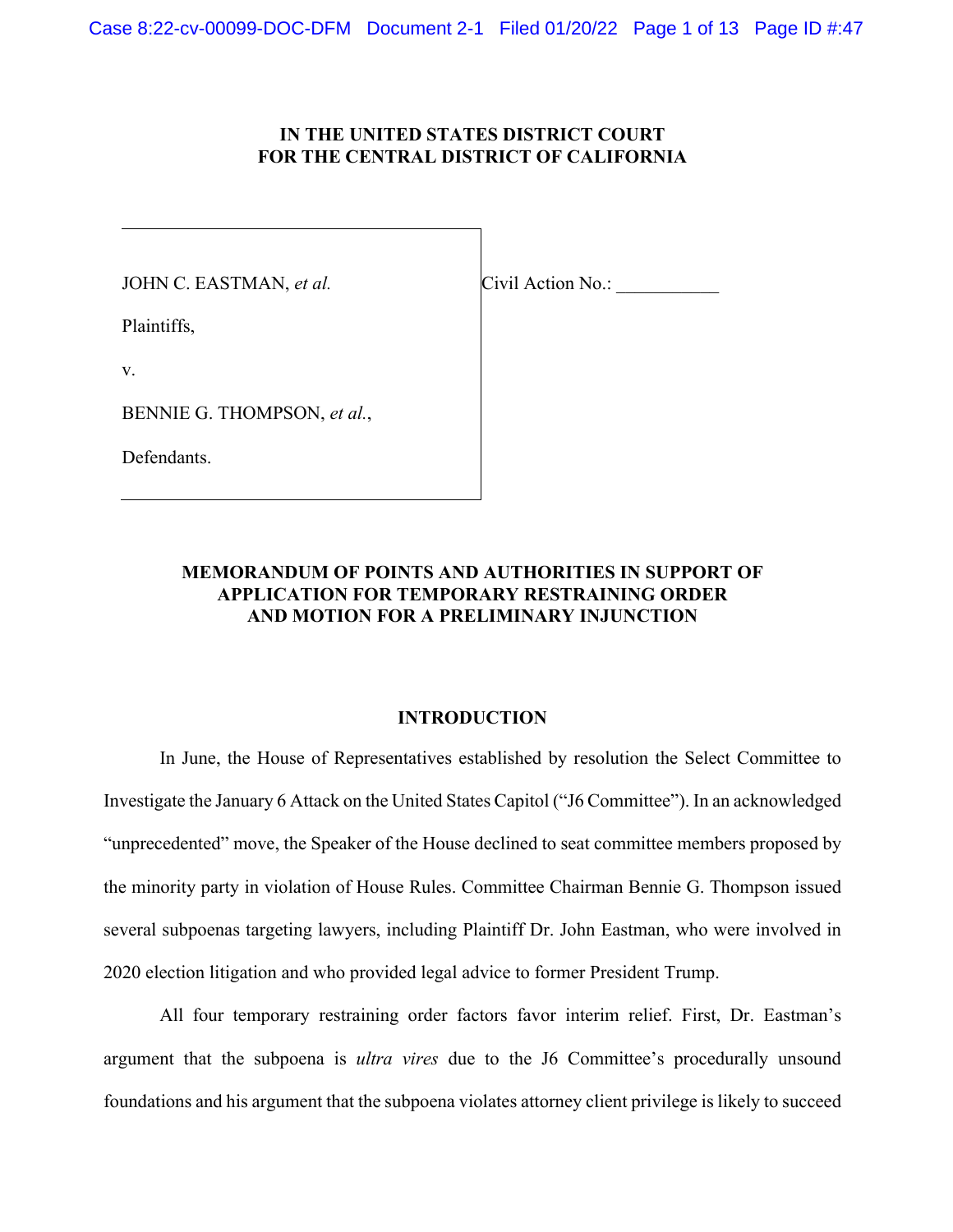on the merits. Second, a violation of attorney client privilege is a harm that can never be undone. Third, the only harm from interim relief is a minor delay. And fourth, denying interim relief would undercut public faith in attorney-client privilege and the public interest in preserving the separation of powers.

 The TRO would be for a limited duration, would ensure that the status quo is preserved while a request for more fulsome interim relief is considered, and would cause no appreciable harm to Defendants or to the public. Plaintiff thus respectfully requests that the Court grant a TRO before 10:00 AM (EST), January 21, 2022.

#### **BACKGROUND**

 The November 3, 2020, presidential election was one of the most controversial in American history. Rapid and procedurally questionable changes to voting procedures in many states (ostensibly meant to combat the COVID-19 pandemic) caused many to lose confidence in the integrity of the election. In the months after the election, challenges based on these issues were brought in several federal courts across the country, which in most cases did not consider them on the merits. Dr. Eastman represented Donald J. Trump, the 45th President of the United States, serving as counsel of record in *Texas v. Pennsylvania*, [141 S. Ct. 1230](https://www.westlaw.com/Link/Document/FullText?rs=USCLink&vr=3.0&findType=Y&cite=141%2Bs.%2Bct.%2B1230&refPos=1230&refPosType=s&clientid=USCourts) (2020), and *Donald J. Trump for President, Inc. v. Boockvar*, [141 S. Ct. 1044](https://www.westlaw.com/Link/Document/FullText?rs=USCLink&vr=3.0&findType=Y&cite=141%2Bs.%2Bct.%2B1044&refPos=1044&refPosType=s&clientid=USCourts) (2021).

 On January 6, 2021, tens of thousands of people gathered for a "Save America" rally outside the White House to exercise their First Amendment freedoms of speech and assembly and the right to petition their government for redress of grievances. Unfortunately, two miles away at the United States Capitol, several hundred protestors broke into the Capitol building, some allegedly with the intent to disrupt the joint session of Congress that was meeting to consider the vote of the electoral college. The executive branch, constitutionally charged with law enforcement authority, is currently addressing those who allegedly disrupted those official proceedings and who physically confronted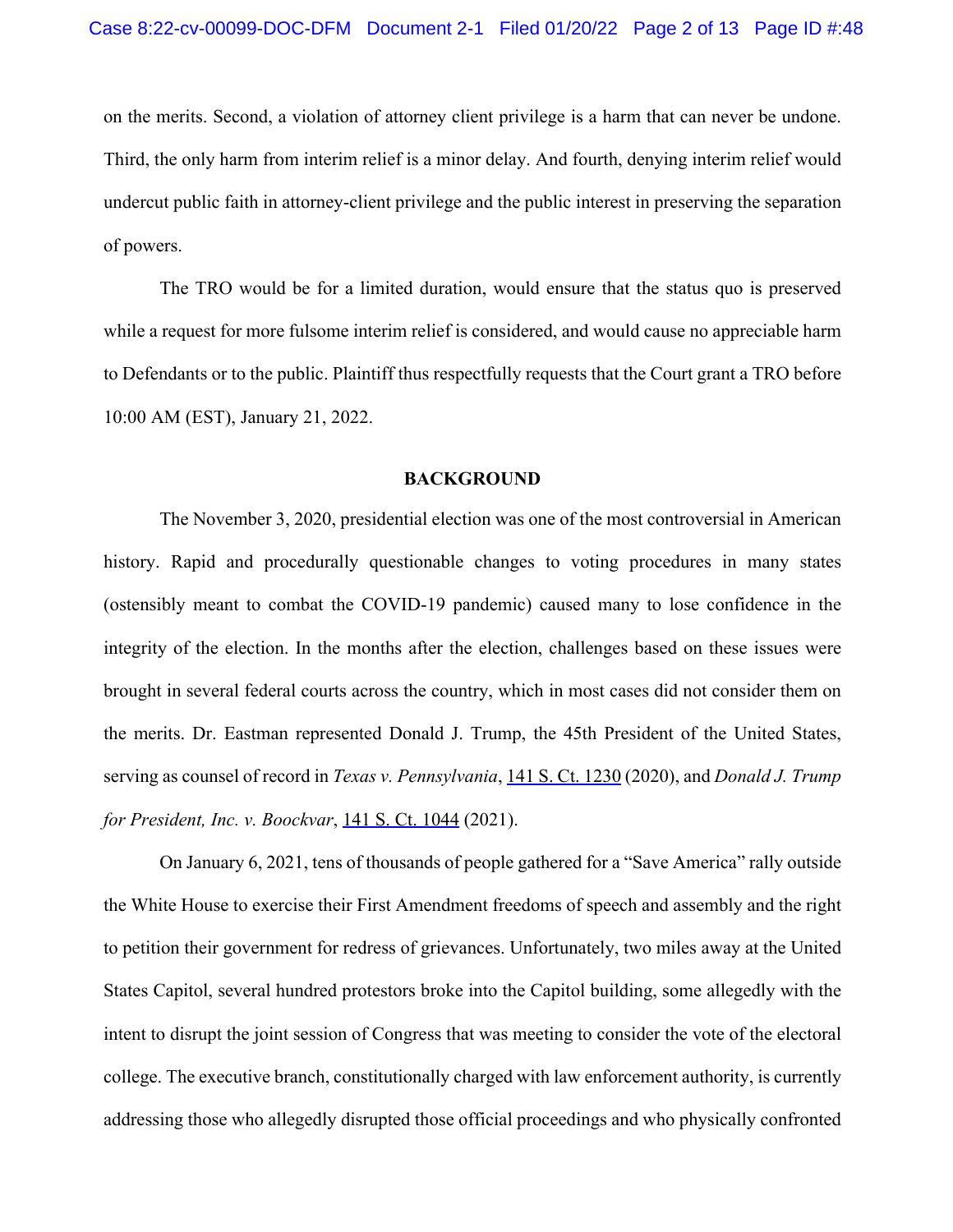Capitol police, through ordinary criminal process.

 Capitol police, through ordinary criminal process. To investigate the capitol incident, the House of Representatives adopted House Resolution 503 on June 30, 2021, creating the Select Committee to Investigate the January 6 Attack on the United States Capitol ("J6 Committee"). Ex. A.

 H.Res. 503 specifically requires that "5 [of the 13 members] must be appointed after consultation with the minority leader." *Id.*, p. 3. On July 19, 2021, Minority Leader Kevin McCarthy recommended five representatives to serve as the Republican members of the J6 Committee. Speaker of the House of Representatives Nancy Pelosi refused to accept two of Minority Leader McCarthy's appointments. Speaker Pelosi acknowledged that her refusal to seat the Republican thereafter declined to appoint any Republican members to the J6 Committee. Speaker Pelosi instead appointed Representatives Liz Cheney and Adam Kinzinger without consultation with the minority members recommended by the Minority Leader was "unprecedented." Minority Leader McCarthy leader.

 House GOP Rule 14(a)(1) provides that the Republican Steering Committee nominates ranking minority members to committees of the House, who are then voted on by the full Republican House Conference. Neither Representative Cheney nor Representative Kinzinger were nominated serve as ranking minority member on the J6 Committee. There is therefore no ranking minority by the Republican Steering Committee, nor voted upon by the Republican House Conference, to member on the J6 Committee.

 Two days ago, on January 18, 2022, the J6 Committee served a subpoena on Dr. Eastman's former employer, Chapman University, seeking "all documents and communications in [the university's] possession, custody, or control attributable to Dr. John Eastman, that are related in any documents stored or located on the servers of Chapman University (e.g. email account(s), contact way to the 2020 election or the January 6, 2021 Joint Session of Congress, including any such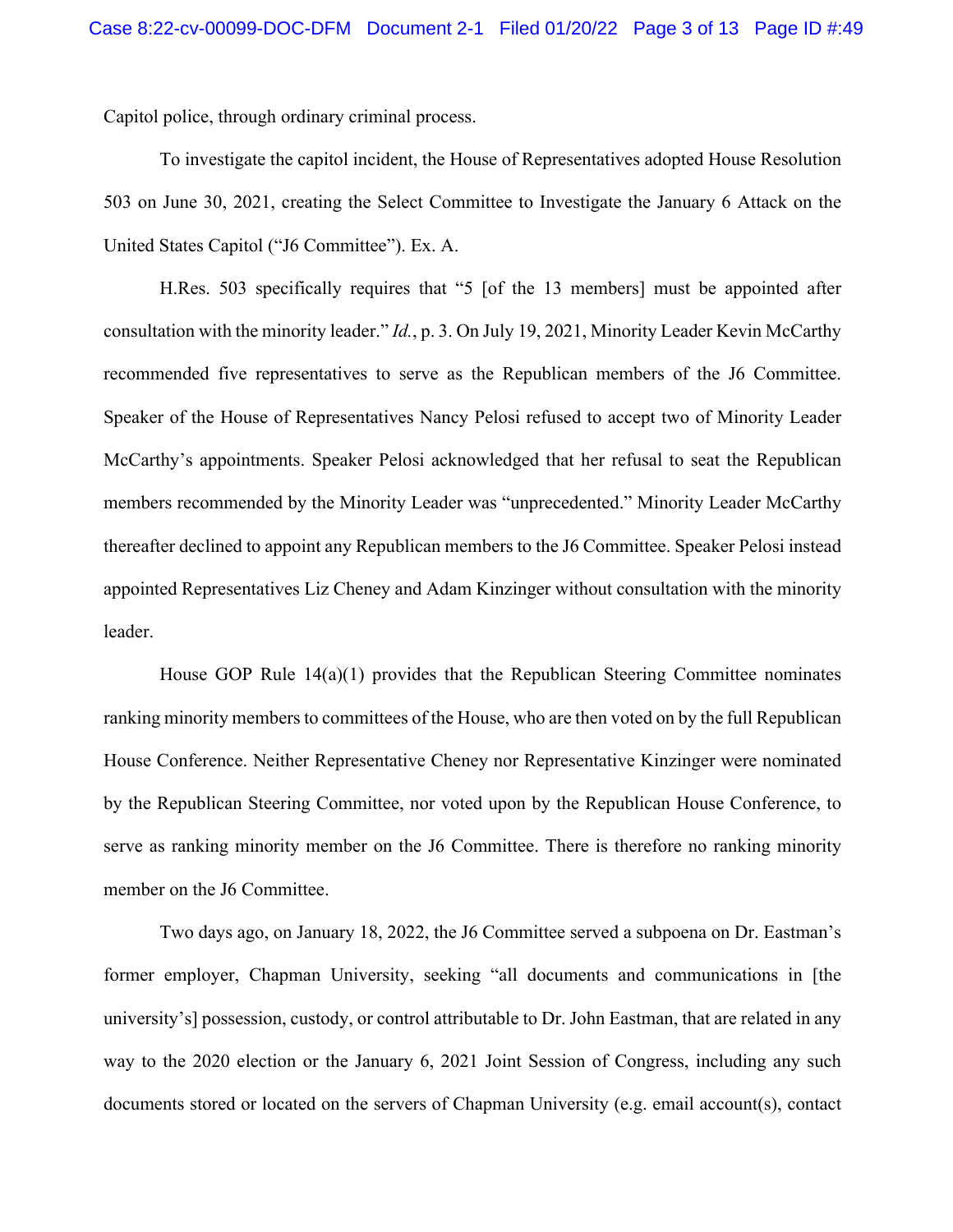lists, calendar entries), on any electronic device used by Dr. John Eastman during his employment database or hard copy document storage, during the time period November 3, 2020 to January 20, 2021." Ex. B, at 4. There is no exception for privileged communications. by Chapman University (e.g., computer, mobile phone, tablet, etc.) , or in any other document

 Chapman was given three days, until 10:00 AM on Friday, January 21, 2022, to return the subpoena. Counsel for Chapman informed counsel for Dr. Eastman of the subpoena on the afternoon of January 18. Attempts to work with the university stalemated because Dr. Eastman was not permitted to examine the documents for privileged materials.

#### **ARGUMENT**

 To receive a temporary restraining order, a movant must show (1) that he is likely to succeed on the merits, (2) that he is likely to suffer irreparable harm without preliminary relief, (3) that the balance of equities favors relief, and (4) that relief is in the public interest. *League of Wilderness Defs./Blue Mountains Biodiversity Project v. Connaughton*, [752 F.3d 755, 760](https://www.westlaw.com/Link/Document/FullText?rs=USCLink&vr=3.0&findType=Y&cite=752%2Bf.3d%2B755&refPos=760&refPosType=s&clientid=USCourts) (9th Cir. 2014) (citing *Winter v. Natural Res. Def. Council, Inc.*, [555 U.S. 7](https://www.westlaw.com/Link/Document/FullText?rs=USCLink&vr=3.0&findType=Y&cite=555%2Bu%2Es%2E%2B7&clientid=USCourts)[, 2](https://www.westlaw.com/Link/Document/FullText?rs=USCLink&vr=3.0&findType=Y&cite=555%2Bu.s.%2B7&refPos=24&refPosType=s&clientid=USCourts)[4](https://www.westlaw.com/Link/Document/FullText?rs=USCLink&vr=3.0&findType=Y&cite=24&clientid=USCourts) (2008)).

 The four factors for a TRO all favor Dr. Eastman. He is likely to prevail on the merits of his constitutional and privilege claims; he will suffer irreparable harm if the status quo is not preserved; and the balance of harms and public interest favor interim relief.

## **I.** *Because the Committee's subpoena is ultra vires* **and fails to protect privileged communications,** *Dr. Eastman is likely to succeed on the merits.*

 Not infrequently, federal courts adjudicate the legality of congressional subpoenas. Most such cases follow a familiar fact pattern: Congress issues a subpoena, the target does not comply, Congress tries to force compliance in federal court, and the target raises the illegality of the subpoena as a defense in litigation.

But this is not the only way to challenge a congressional subpoena. When Congress "seeks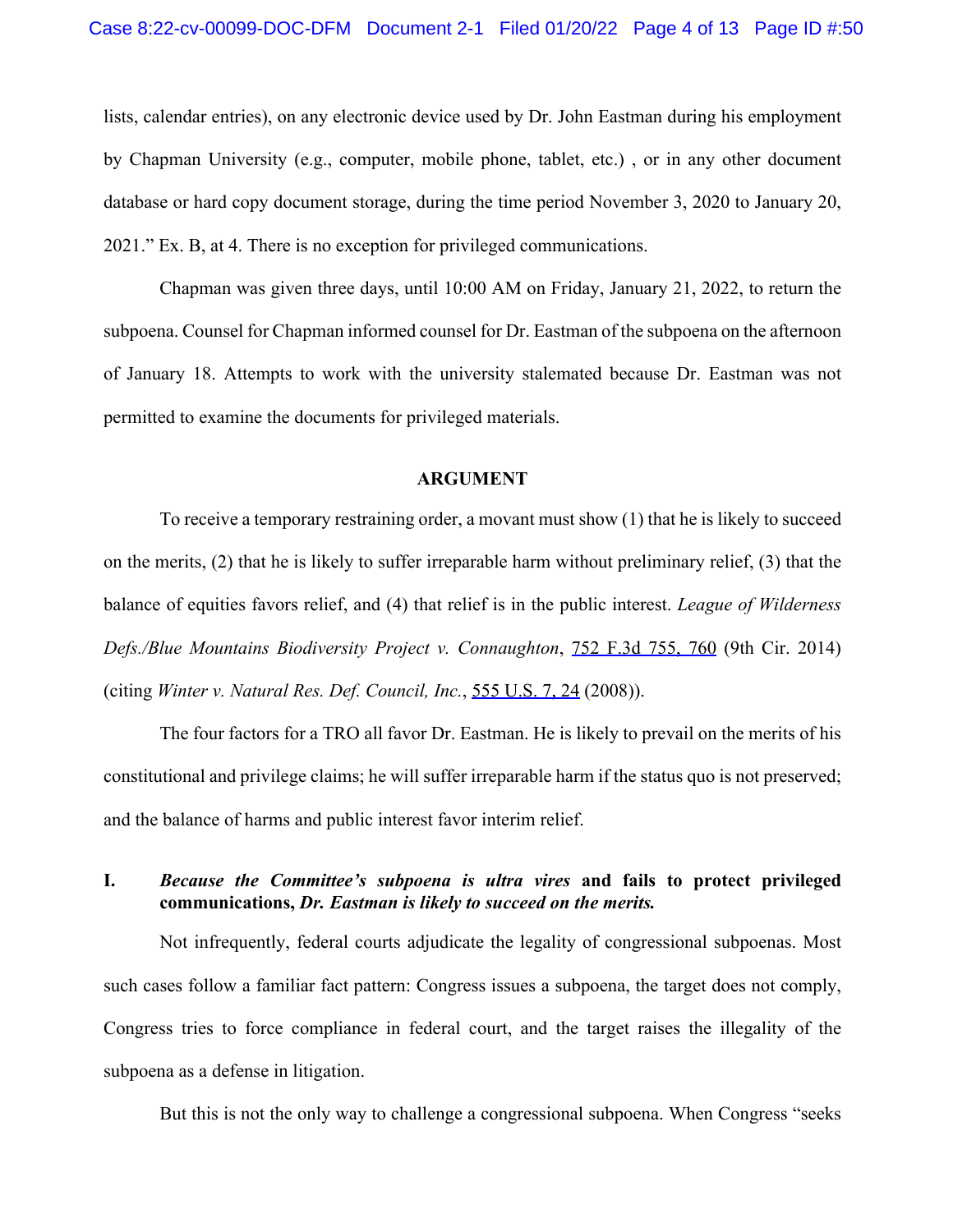information directly from a party," that party "can resist and thereby test the subpoena." *Eastland v. U. S. Servicemen's Fund*, [421 U.S. 49](https://www.westlaw.com/Link/Document/FullText?rs=USCLink&vr=3.0&findType=Y&cite=421%2Bu%2Es%2E%2B491&clientid=USCourts)[1, 5](https://www.westlaw.com/Link/Document/FullText?rs=USCLink&vr=3.0&findType=Y&cite=421%2Bu.s.%2B491&refPos=501&refPosType=s&clientid=USCourts)[01](https://www.westlaw.com/Link/Document/FullText?rs=USCLink&vr=3.0&findType=Y&cite=501&clientid=USCourts) n.14 (1975). But when Congress "seeks that same information from a third person," this option is not available; the third party might not have an interest in protecting the information or resisting the subpoena, and its "compliance" with the subpoena "could frustrate any judicial inquiry." *Id*. For that reason, the law allows the person whose information will be exposed to sue in federal court for an "injunction or declaratory judgment." *U.*  [491.](https://www.westlaw.com/Link/Document/FullText?rs=USCLink&vr=3.0&findType=Y&cite=421%2Bu%2Es%2E%2B%2B491&clientid=USCourts) The key questions in such a case are "whether a legitimate legislative purpose is present," *Eastland*, [421 U.S. at 501;](https://www.westlaw.com/Link/Document/FullText?rs=USCLink&vr=3.0&findType=Y&cite=421%2Bu.s.%2B491&refPos=501&refPosType=s&clientid=USCourts) whether the Committee issuing the subpoena has acted in conformity with House Rules and its authorizing resolution, *Yellin v. United States*, [374 U.S. 10](https://www.westlaw.com/Link/Document/FullText?rs=USCLink&vr=3.0&findType=Y&cite=374%2Bu%2Es%2E%2B109&clientid=USCourts)[9,](https://www.westlaw.com/Link/Document/FullText?rs=USCLink&vr=3.0&findType=Y&cite=374%2Bu.s.%2B109&refPos=114&refPosType=s&clientid=USCourts) [114](https://www.westlaw.com/Link/Document/FullText?rs=USCLink&vr=3.0&findType=Y&cite=114&clientid=USCourts) (1963); and whether it seeks privileged information, *Trump v. Mazars USA, LLP*, [140 S. Ct. 2019, 2032](https://www.westlaw.com/Link/Document/FullText?rs=USCLink&vr=3.0&findType=Y&cite=140%2Bs.%2Bct.%2B2019&refPos=2032&refPosType=s&clientid=USCourts)  (2020) (explaining that "recipients have long been understood to retain common law and constitutional privileges with respect to certain materials, such as attorney-client communications"). Congress has no "'general' power to inquire into private affairs and compel disclosures," *McGrain v. Daugherty*, [273 U.S. 135](https://www.westlaw.com/Link/Document/FullText?rs=USCLink&vr=3.0&findType=Y&cite=273%2Bu%2Es%2E%2B135&clientid=USCourts)[, 1](https://www.westlaw.com/Link/Document/FullText?rs=USCLink&vr=3.0&findType=Y&cite=273%2Bu.s.%2B135&refPos=173&refPosType=s&clientid=USCourts)[73-74](https://www.westlaw.com/Link/Document/FullText?rs=USCLink&vr=3.0&findType=Y&cite=173-74&clientid=USCourts) (1927), and "there is no congressional power to expose for the sake of exposure," *Watkins*, [354 U.S. at 200.](https://www.westlaw.com/Link/Document/FullText?rs=USCLink&vr=3.0&findType=Y&cite=354%2Bu.s.%2B200&refPosType=s&clientid=USCourts) "Investigations conducted solely for the personal aggrandizement of the investigators or to 'punish' those investigated are indefensible." *Id.* at 187. *S. Servicemen's Fund v. Eastland*, [488 F.2d 1252, 1259](https://www.westlaw.com/Link/Document/FullText?rs=USCLink&vr=3.0&findType=Y&cite=488%2Bf.2d%2B1252&refPos=1259&refPosType=s&clientid=USCourts) (D.C[. Cir. 1973](https://www.westlaw.com/Link/Document/FullText?rs=USCLink&vr=3.0&findType=Y&cite=utah%2Brules%2Bof%2Bcivil%2Bprocedure%2C%2Brule%2B%2B1973&clientid=USCourts)), *rev'd on merits*, [421 U.S.](https://www.westlaw.com/Link/Document/FullText?rs=USCLink&vr=3.0&findType=Y&cite=421%2Bu%2Es%2E%2B%2B491&clientid=USCourts) 

 The "legitimate legislative purpose" requirement stems directly from the Constitution. "The powers of Congress … are dependent solely on the Constitution," and "no express power in that instrument" allows Congress to investigate individuals or to issue compulsory process. *Kilbourn v. Thompson*, [103 U.S. 168](https://www.westlaw.com/Link/Document/FullText?rs=USCLink&vr=3.0&findType=Y&cite=103%2Bu%2Es%2E%2B168&clientid=USCourts)[,](https://www.westlaw.com/Link/Document/FullText?rs=USCLink&vr=3.0&findType=Y&cite=103%2Bu.s.%2B168&refPos=182&refPosType=s&clientid=USCourts) [182–89](https://www.westlaw.com/Link/Document/FullText?rs=USCLink&vr=3.0&findType=Y&cite=182%EF%BF%BD%EF%BF%BD%EF%BF%BD89&clientid=USCourts) (1880). The Constitution instead permits Congress to enact certain kinds of legislation. *See*, *e.g.*, Art. I, § 8. Thus, Congress' power to investigate "is justified solely as an adjunct to the legislative process." *Watkins*, [354 U.S. at 197](https://www.westlaw.com/Link/Document/FullText?rs=USCLink&vr=3.0&findType=Y&cite=354%2Bu.s.%2B197&refPosType=s&clientid=USCourts). "Congress is not invested with a general power to inquire into private affairs. The subject of any inquiry always must be one on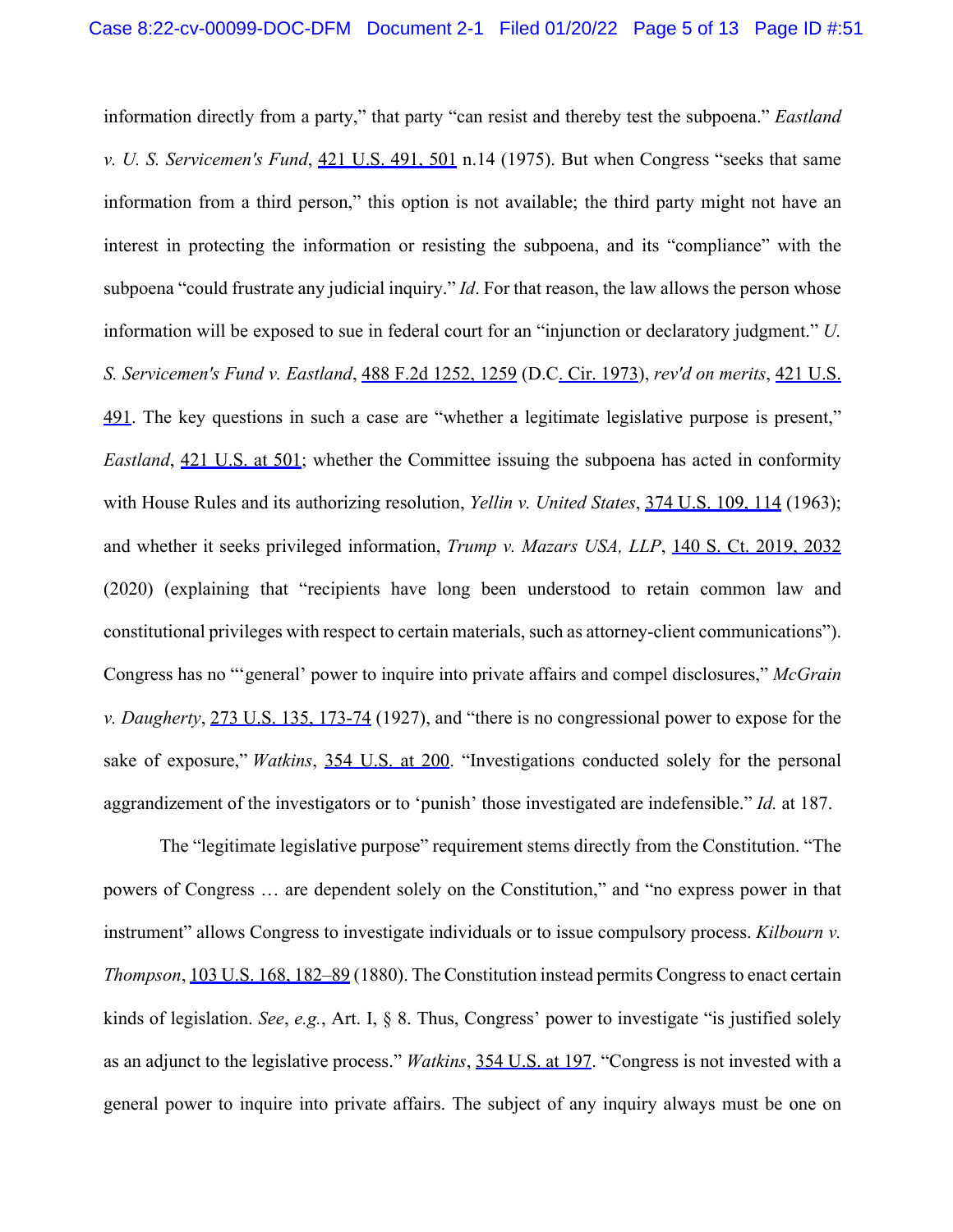which legislation could be had." *Eastland*, [421 U.S. at 504](https://www.westlaw.com/Link/Document/FullText?rs=USCLink&vr=3.0&findType=Y&cite=421%2Bu.s.%2B491&refPos=504&refPosType=s&clientid=USCourts) n.15 (cleaned up); *see also Quinn v. United States*, [349 U.S. 15](https://www.westlaw.com/Link/Document/FullText?rs=USCLink&vr=3.0&findType=Y&cite=349%2Bu%2Es%2E%2B155&clientid=USCourts)[5,](https://www.westlaw.com/Link/Document/FullText?rs=USCLink&vr=3.0&findType=Y&cite=349%2Bu.s.%2B155&refPos=161&refPosType=s&clientid=USCourts) [161](https://www.westlaw.com/Link/Document/FullText?rs=USCLink&vr=3.0&findType=Y&cite=161&clientid=USCourts) (1955) ("[T]he power to investigate" does not "extend to an area in which Congress is forbidden to legislate."). The legislative purpose inquiry analyzes whether a particular subpoena serves a valid purpose, not whether an investigation as a whole serves a valid purpose. *See Mazars USA*, [140 S. Ct. at 2031.](https://www.westlaw.com/Link/Document/FullText?rs=USCLink&vr=3.0&findType=Y&cite=140%2Bs.%2Bct.%2B2019&refPos=2031&refPosType=s&clientid=USCourts)

 Conducting an investigation to ensure that "those responsible [for the violence on January 6] are held accountable," to "tell[] the complete story of the unprecedented and extraordinary events of January 6th," and to "get answers for the American people about what happened on January 6th," as Chairman Thompson and Vice Chair Cheney have announced, *see* The Law Enforcement Experience on January 6th: Hearing Before the H. Select Committee to Investigate the January 6th Chair); Press Release, Thompson & Cheney Statement on Pentagon Officials' Reported Actions After January 6th (Sept. 16, 2021); Press Release, Thompson Statement on Cooperation of Witnesses (Oct. 14, 2021), are not legitimate legislative purposes that can justify subpoenaing a private citizen. For more than a century, in fact, the Supreme Court has been quite "sure" that neither the House nor Senate "possesses the general power of making inquiry into the private affairs of the Attack on the United States Capitol, 117th Cong. (2021) Statement of Elizabeth Cheney, Vice citizen." *Kilbourn*, [103 U.S. at 190](https://www.westlaw.com/Link/Document/FullText?rs=USCLink&vr=3.0&findType=Y&cite=103%2Bu.s.%2B168&refPos=190&refPosType=s&clientid=USCourts).

 Additionally, because Congress must have a legitimate legislative purpose, it cannot use subpoenas to exercise "any of the powers of law enforcement." *Quinn*, [349 U.S. at 161.](https://www.westlaw.com/Link/Document/FullText?rs=USCLink&vr=3.0&findType=Y&cite=349%2Bu.s.%2B155&refPos=161&refPosType=s&clientid=USCourts) Those powers "are assigned under our Constitution to the Executive and the Judiciary." *Id*. Put simply, Congress is not "a law enforcement or trial agency," and congressional investigations conducted "for the personal aggrandizement of the investigators" or "to 'punish' those investigated" are "indefensible." *Watkins*, [354 U.S. at 187](https://www.westlaw.com/Link/Document/FullText?rs=USCLink&vr=3.0&findType=Y&cite=354%2Bu.s.%2B187&refPosType=s&clientid=USCourts). Our tripartite system of separated powers requires that "any one of the[] branches shall not be permitted to encroach upon the powers confided to the others,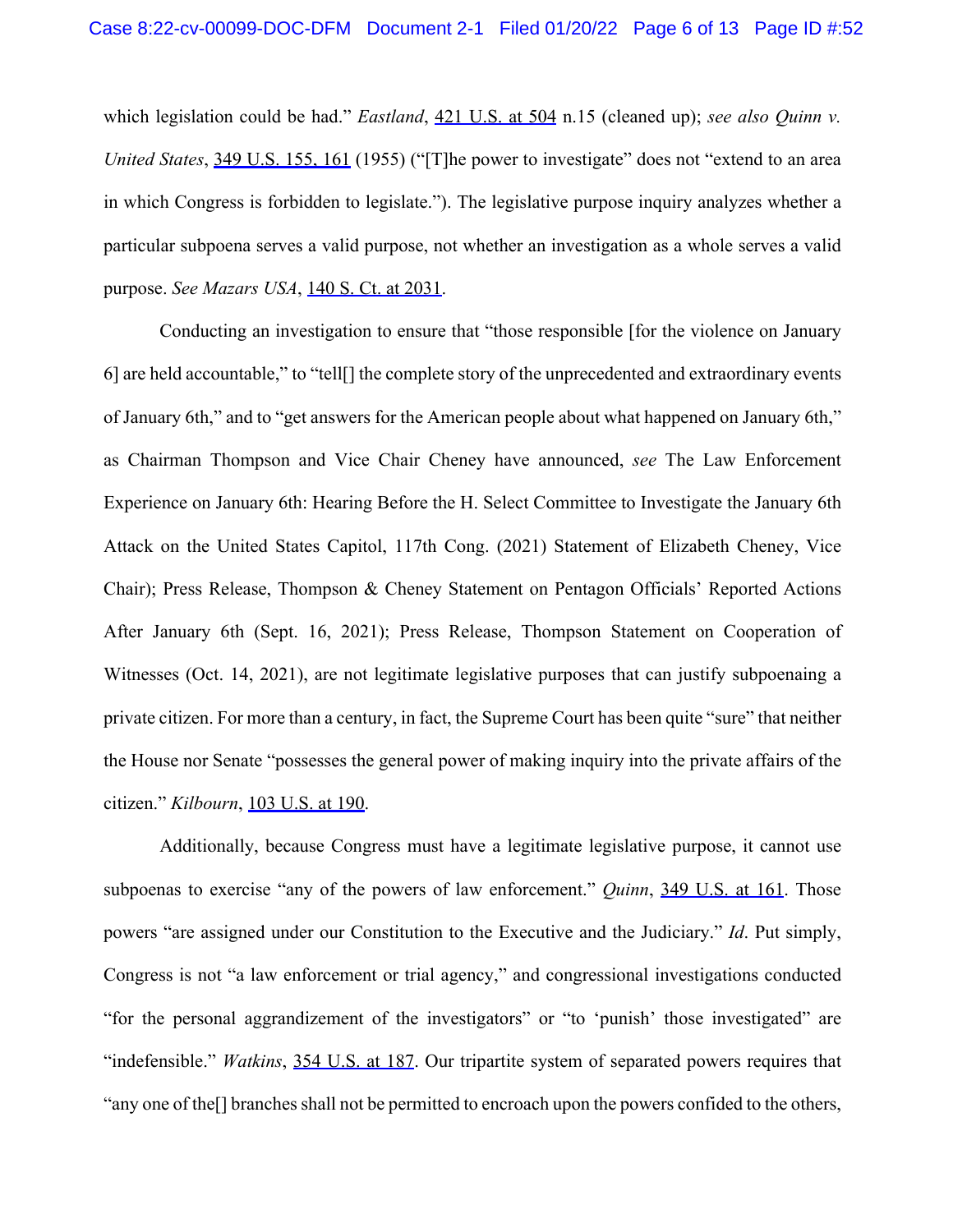but that each shall by the law of its creation be limited to the exercise of the powers appropriate to its own department and no other." *Kilbourn*, [103 U.S. at 190-91](https://www.westlaw.com/Link/Document/FullText?rs=USCLink&vr=3.0&findType=Y&cite=103%2Bu.s.%2B168&refPos=190&refPosType=s&clientid=USCourts).

 Finally, when a subpoena is issued by a single committee, any legislative purpose is not legitimate unless it falls within that committee's jurisdiction. "The theory of a committee inquiry is that the committee members are serving as the representatives of the parent assembly in collecting information for a legislative purpose." *Watkins*, [354 U.S. at 200.](https://www.westlaw.com/Link/Document/FullText?rs=USCLink&vr=3.0&findType=Y&cite=354%2Bu.s.%2B200&refPosType=s&clientid=USCourts) Congress therefore must "spell out that group's jurisdiction and purpose with sufficient particularity . . . in the authorizing resolution," which "is the committee's charter." *Id*. at 201. The committee "must conform strictly to the is "novel" or "expansive," courts will construe the committee's jurisdiction "narrowly." *Tobin v.*  resolution." *Exxon Corp. v. FTC*, [589 F.2d 582, 592](https://www.westlaw.com/Link/Document/FullText?rs=USCLink&vr=3.0&findType=Y&cite=589%2Bf.2d%2B582&refPos=592&refPosType=s&clientid=USCourts) (D.C[. Cir. 1978\)](https://www.westlaw.com/Link/Document/FullText?rs=USCLink&vr=3.0&findType=Y&cite=utah%2Brules%2Bof%2Bcivil%2Bprocedure%2C%2Brule%2B%2B1978&clientid=USCourts). And when an investigation *United States*, [306 F.2d 270, 275](https://www.westlaw.com/Link/Document/FullText?rs=USCLink&vr=3.0&findType=Y&cite=306%2Bf.2d%2B270&refPos=275&refPosType=s&clientid=USCourts) (D.[C. Cir. 1962\)](https://www.westlaw.com/Link/Document/FullText?rs=USCLink&vr=3.0&findType=Y&cite=utah%2Brules%2Bof%2Bcivil%2Bprocedure%2C%2Brule%2B%2B1962&clientid=USCourts).

 Plaintiff will likely prove that the J6 Committee is constituted in violation of its authorizing resolution and that its actions are therefore *ultra vires*. In general, the committee was not formed with "5 [of the 13 members] must be appointed after consultation with the minority leader." Ex. A at 3. From its inception the committee has failed to comply with house rules rendering it a legal nullity. nullity. Plaintiff will also likely prove that Chairman Thompson's subpoena at issue here (as distinct,

 perhaps, from the broader investigation) is not supported by a legitimate legislative purpose. In their various letters and public statements, Chairman Thompson and the other members of the J6 Committee have never identified *any* valid legislative purpose for the subpoena at issue here. The justification for the Committee's work, as specified in the authorizing resolution, is instead far removed from the kind of information being sought by the subpoenas. As the D.C. Circuit recently recognized, the legislative purposes spelled out in the authorizing resolutions are: recognized, the legislative purposes spelled out in the authorizing resolutions are: (1) pass laws imposing more serious criminal penalties on those who engage in

violence to prevent the work of governmental institutions; (2) amend the Electoral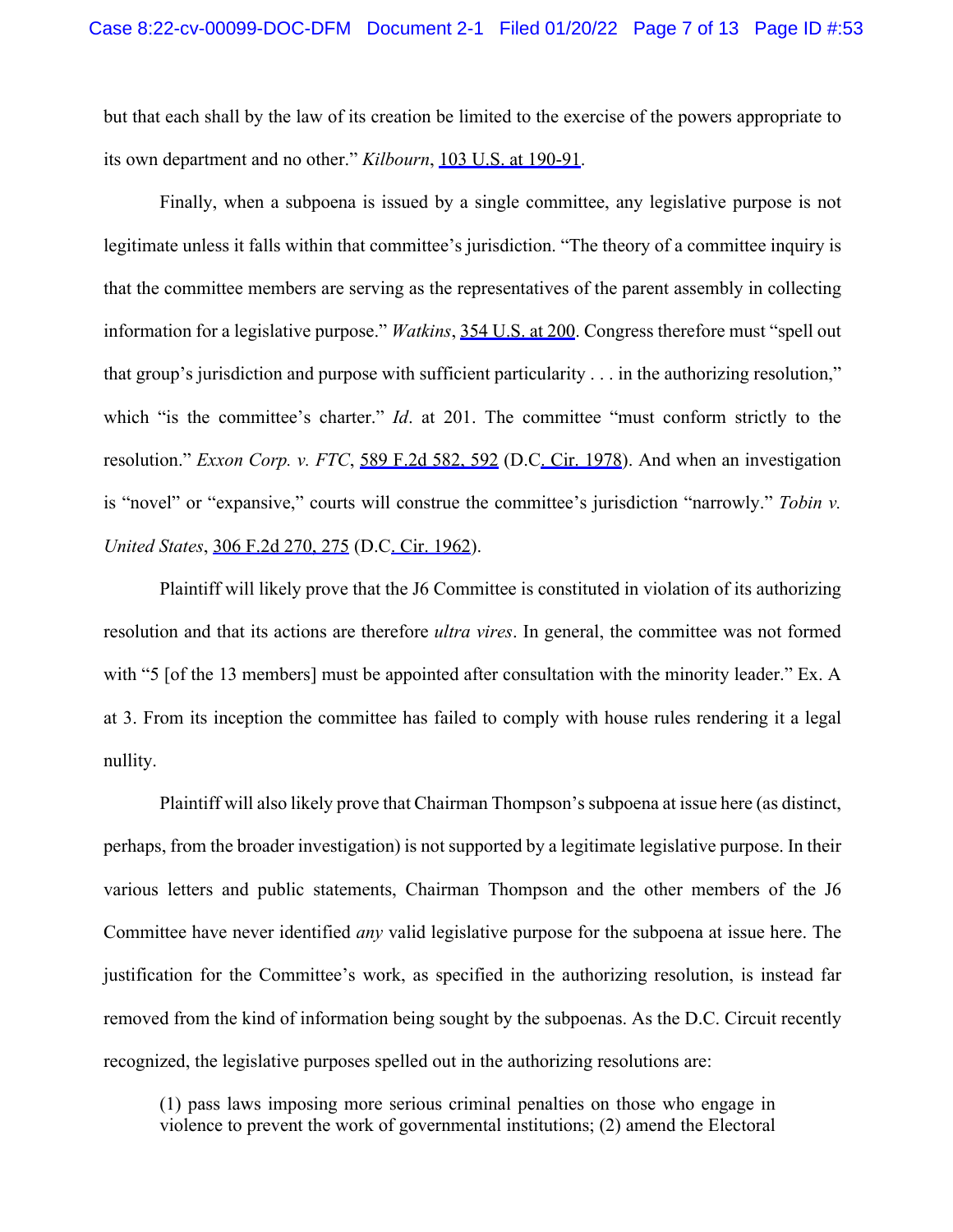Count Act to shore up the procedures for counting electoral votes and certifying the results of a presidential election; (3) allocate greater resources to the Capitol Police and enact legislation to "elevat[e] the security posture of the United States Capitol Complex," H.R. Res. 503 § 4(a)(2)(D); or (4) revise the federal government's and domestic terrorism[,]" *id.* § 4(a)(2)(B). "operational plans, policies, and procedures" for "responding to targeted violence

 *Trump v. Thompson*, [20 F.4th 10, 42](https://www.westlaw.com/Link/Document/FullText?rs=USCLink&vr=3.0&findType=Y&cite=20%2B%2Bf.4th%2B%2B10&refPos=42&refPosType=s&clientid=USCourts) (D.[C. Cir. 2021\)](https://www.westlaw.com/Link/Document/FullText?rs=USCLink&vr=3.0&findType=Y&cite=utah%2Brules%2Bof%2Bcivil%2Bprocedure%2C%2Brule%2B%2B%2B2021&clientid=USCourts). None of those *legislative* purposes are related to the communications sought by Chairman Thompson's subpoenas. Rather, the subpoenas encompass privileged communications between Dr. Eastman and his clients and/or Dr. Eastman's attorney work product—common law and constitutional privileges which the target of a congressional investigation retains. *See Mazars USA*, [140 S. Ct. at 2032.](https://www.westlaw.com/Link/Document/FullText?rs=USCLink&vr=3.0&findType=Y&cite=140%2Bs.%2Bct.%2B2019&refPos=2032&refPosType=s&clientid=USCourts)

\* \* \*

 To the extent the court is unsure of the likelihood of Dr. Eastman's success on the merit, the other factors should play a larger role. Currently, the committee's procedural foundation is being challenged by several cases in the District Court for the District of Columbia. *See*, *e.g.*, *Meadows v. Pelosi*, No. 1:21-cv-03217 (D.D.C.); *Eastman v. Thompson*, No. 1:21-cv-03273 (D.D.C.);  *Alexander v. Pelosi*, No. 1:21-cv-03308 (D.D.C.); *Harris v. U.S. House Select Comm. To Investigate the Jan. 6th Attack on the U.S. Capitol*, No. 1:21-cv-03290 (D.D.C.). At least one other district is considering a challenge to the committee's constitution. *See Caporale v. Cellco Partnership*, No. 3:21-cv-20484 (D.N.J.). Given the potential for inconsistent rulings, caution dictates that this court grant Plaintiff's requested TRO in light of the foregoing factors. *Cf. Hawai'i v. Trump*, [233 F. Supp.](https://www.westlaw.com/Link/Document/FullText?rs=USCLink&vr=3.0&findType=Y&cite=233%2Bf.%2Bsupp.%2B%2B3d%2B850&refPos=854&refPosType=s&clientid=USCourts)  [3d 850, 854](https://www.westlaw.com/Link/Document/FullText?rs=USCLink&vr=3.0&findType=Y&cite=233%2Bf.%2Bsupp.%2B%2B3d%2B850&refPos=854&refPosType=s&clientid=USCourts) (D. Haw. 2017) (staying litigation where defendants challenged TRO issued in another district).

## II. Because a violation of attorney client privilege cannot be undone, the subpoena will **cause irreparable harm**

 Plaintiff undoubtedly faces "irreparable harm" if the Court does not issue an order preserving the status quo by the tomorrow morning. If the Court does not intervene, Chapman will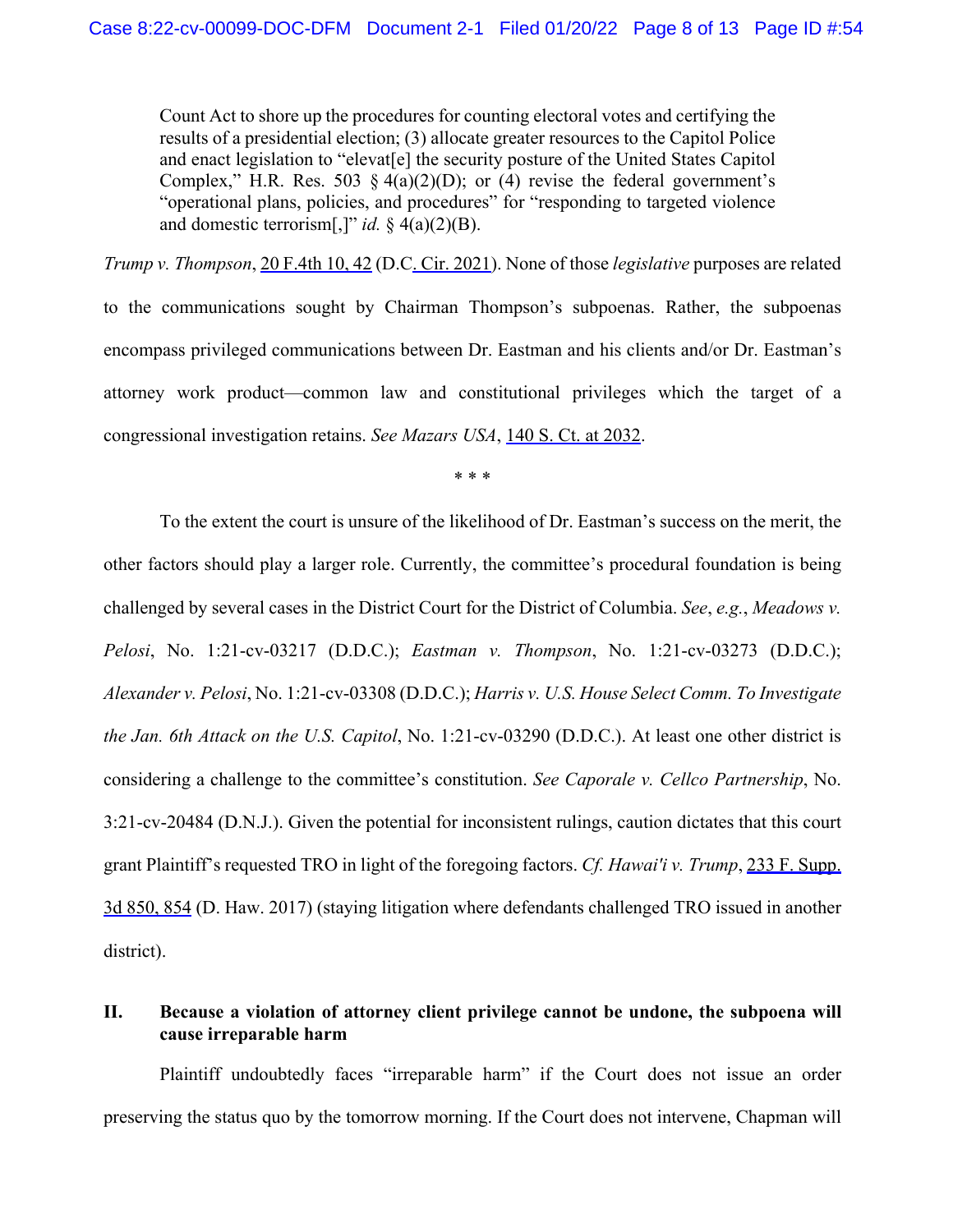give the J6 Committee the records containing attorney client communications and attorney work

product. Once communications are disclosed, the *status quo* can never be restored.

As one court has recognized:

 Once confidentiality is breached, the harm is done and cannot be undone. Plaintiff cannot subsequently perform its commitment to its clients to protect the confidentiality of the documents and the information which they contain. There is no way to recapture and remove from the knowledge of others information improperly disclosed by Defendant. No court order or specific performance can be framed to accomplish that end, and no award of money damages will change the fact that information which Plaintiff was entitled to have kept from the knowledge of third parties is no longer shielded from their gaze. Confidentiality, like pregnancy, is an all or nothing proposition; either it exists or it does not exist.

 *Merrill Lynch, Pierce, Fenner & Smith, Inc. v. Bishop*, [839 F. Supp. 68, 72](https://www.westlaw.com/Link/Document/FullText?rs=USCLink&vr=3.0&findType=Y&cite=839%2B%2Bf.%2B%2Bsupp.%2B%2B68&refPos=72&refPosType=s&clientid=USCourts) (D. Me. 1993) (finding irreparable harm). "Once the documents are surrendered," in other words, "confidentiality will be lost for all time. The status quo could never be restored." *Providence Journal Co. v. FBI*, [595 F.2d](https://www.westlaw.com/Link/Document/FullText?rs=USCLink&vr=3.0&findType=Y&cite=595%2Bf.2d%2B%2B889&refPos=890&refPosType=s&clientid=USCourts)  [889, 890](https://www.westlaw.com/Link/Document/FullText?rs=USCLink&vr=3.0&findType=Y&cite=595%2Bf.2d%2B%2B889&refPos=890&refPosType=s&clientid=USCourts) (1st Cir. 1979); *see PepsiCo, Inc. v. Redmond*, [1996 WL 3965](https://www.westlaw.com/Link/Document/FullText?rs=USCLink&vr=3.0&findType=Y&cite=1996%2Bwl%2B3965&refPos=3965&refPosType=s&clientid=USCourts), at \*30 (N.D. Ill. 1996) ("[J]ust as it is impossible to unring a bell, once disclosed, . . . confidential information lose their disclosed, such information would lose its confidentiality forever."). This is why, as the D.C. Circuit recently acknowledged, "irreparable injury is frequently found when a movant seeks to prevent the disclosure of privileged documents pending litigation. That is generally because the holders of the privileges will, themselves, be irreparably harmed by release, and time is not of the essence." *Trump v. Thompson*, [20 F.4th at 47](https://www.westlaw.com/Link/Document/FullText?rs=USCLink&vr=3.0&findType=Y&cite=20%2Bf.4th%2B10&refPos=47&refPosType=s&clientid=USCourts). More urgently, Dr. Eastman had less than three days' notice of the subpoena, immediate intervention is needed to preserve the opportunity for Plaintiff to secure judicial review of his claims. "Courts routinely issue injunctions to stay the status quo when" events might otherwise "moot the losing party's right to appeal." *John Doe Co. v. CFPB*, [235 F.Supp.3d](https://www.westlaw.com/Link/Document/FullText?rs=USCLink&vr=3.0&findType=Y&cite=235%2Bf.supp.3d%2B%2B194&refPos=206&refPosType=s&clientid=USCourts)   [194, 206](https://www.westlaw.com/Link/Document/FullText?rs=USCLink&vr=3.0&findType=Y&cite=235%2Bf.supp.3d%2B%2B194&refPos=206&refPosType=s&clientid=USCourts) (D.D.C. 2017); *John Doe Agency v. John Doe Corp.*, [488 U.S. 130](https://www.westlaw.com/Link/Document/FullText?rs=USCLink&vr=3.0&findType=Y&cite=488%2Bu%2Es%2E%2B1306&clientid=USCourts)[6,](https://www.westlaw.com/Link/Document/FullText?rs=USCLink&vr=3.0&findType=Y&cite=488%2Bu.s.%2B1306&refPos=1309&refPosType=s&clientid=USCourts) [1309](https://www.westlaw.com/Link/Document/FullText?rs=USCLink&vr=3.0&findType=Y&cite=1309&clientid=USCourts), [\(1989\)](https://www.westlaw.com/Link/Document/FullText?rs=USCLink&vr=3.0&findType=Y&cite=%281989%29&clientid=USCourts)  (Marshall, J., in chambers) ("The fact that disclosure would moot that part of the Court of Appeals' secrecy forever"); *Metro. Life Ins. Co. v. Usery*, [426 F. Supp. 150, 172](https://www.westlaw.com/Link/Document/FullText?rs=USCLink&vr=3.0&findType=Y&cite=426%2Bf.%2Bsupp.%2B150&refPos=172&refPosType=s&clientid=USCourts) (D.D.C. 1976) ("Once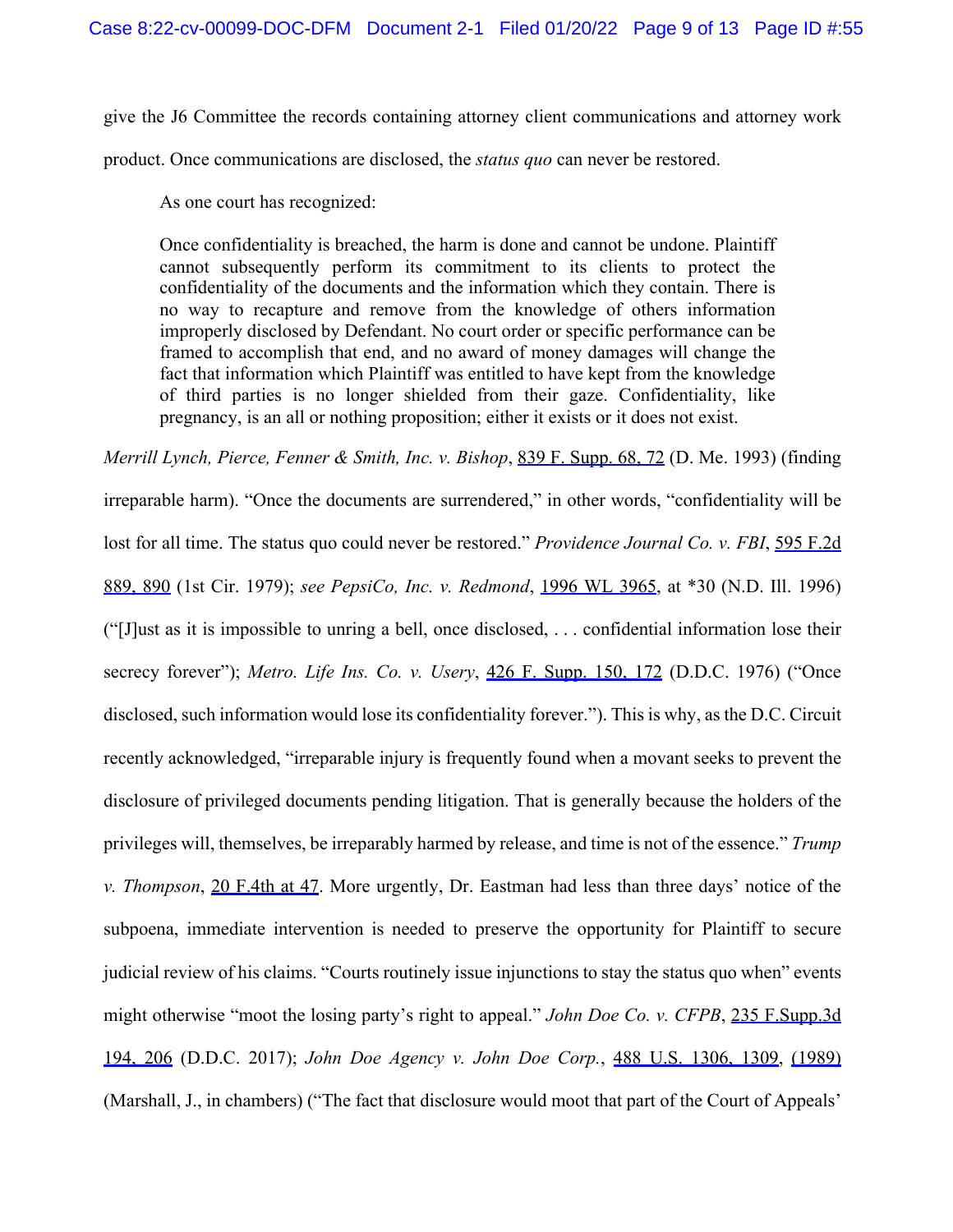decision requiring disclosure . . . create[s] an irreparable injury."). Denying interim relief may "entirely destroy [Dr. Eastman's] right[] to secure meaningful review." *Providence Journal Co.*, [595 F.2d at 890.](https://www.westlaw.com/Link/Document/FullText?rs=USCLink&vr=3.0&findType=Y&cite=595%2Bf.2d%2B889&refPos=890&refPosType=s&clientid=USCourts) That is classic irreparable harm.

#### **III. In contrast, the only harm to defendants will be slight delay**

 Unlike the irreparable harm that Dr. Eastman and his clients will suffer absent interim relief, there is no harm to Defendants by delaying production while the parties litigate the subpoenas' validity. For its part, Chapman will actually benefit from preserving the status quo. To the extent, Chapman is liable for preserving the attorney-client privilege of its clinic clients, this litigation will ensure that Chapman's responsibility is settled before disclosure. Moreover, Chapman has only had three days to respond to the subpoena; a delay could only aid in complete compliance.

 As for the committee, its harm would be merely a delay in its receipt of documents. In the analogous FOIA context, an "interest in receiving the records immediately" thus "poses no threat of irreparable harm to them"—at least not a cognizable one. *Cf. Shapiro v. U.S. Dep't of Justice*, [2016 WL 3023980,](https://www.westlaw.com/Link/Document/FullText?rs=USCLink&vr=3.0&findType=Y&cite=2016%2Bwl%2B3023980&refPos=3023980&refPosType=s&clientid=USCourts) at \*7 (D.D.C. May 25, 2016) (quoting *John Doe Agency*, [488 U.S. at 1309](https://www.westlaw.com/Link/Document/FullText?rs=USCLink&vr=3.0&findType=Y&cite=488%2Bu.s.%2B1306&refPos=1309&refPosType=s&clientid=USCourts)  (Marshall, J., in chambers)). This is true even when resolution of the merits delays government  action. *Fund For Animals v. Norton*, [281 F. Supp. 2d 209, 222](https://www.westlaw.com/Link/Document/FullText?rs=USCLink&vr=3.0&findType=Y&cite=281%2Bf.%2Bsupp.%2B2d%2B209&refPos=222&refPosType=s&clientid=USCourts) (D.D.C. 2003) (rejecting government's claim of harm in having its action "delayed for a short period of time pending resolution of this case on the merits"); *22nd Avenue Station, Inc. v. City of Minneapolis*, [429](https://www.westlaw.com/Link/Document/FullText?rs=USCLink&vr=3.0&findType=Y&cite=429%2B%2Bf.supp.2d%2B1144&refPos=1152&refPosType=s&clientid=USCourts)  delay is an entirely different class of harm than the permanent disclosure of privileged information. [F.Supp.2d 1144, 1152](https://www.westlaw.com/Link/Document/FullText?rs=USCLink&vr=3.0&findType=Y&cite=429%2B%2Bf.supp.2d%2B1144&refPos=1152&refPosType=s&clientid=USCourts) (D. Minn. 2006) (delaying implementation of ordinance). In any event, a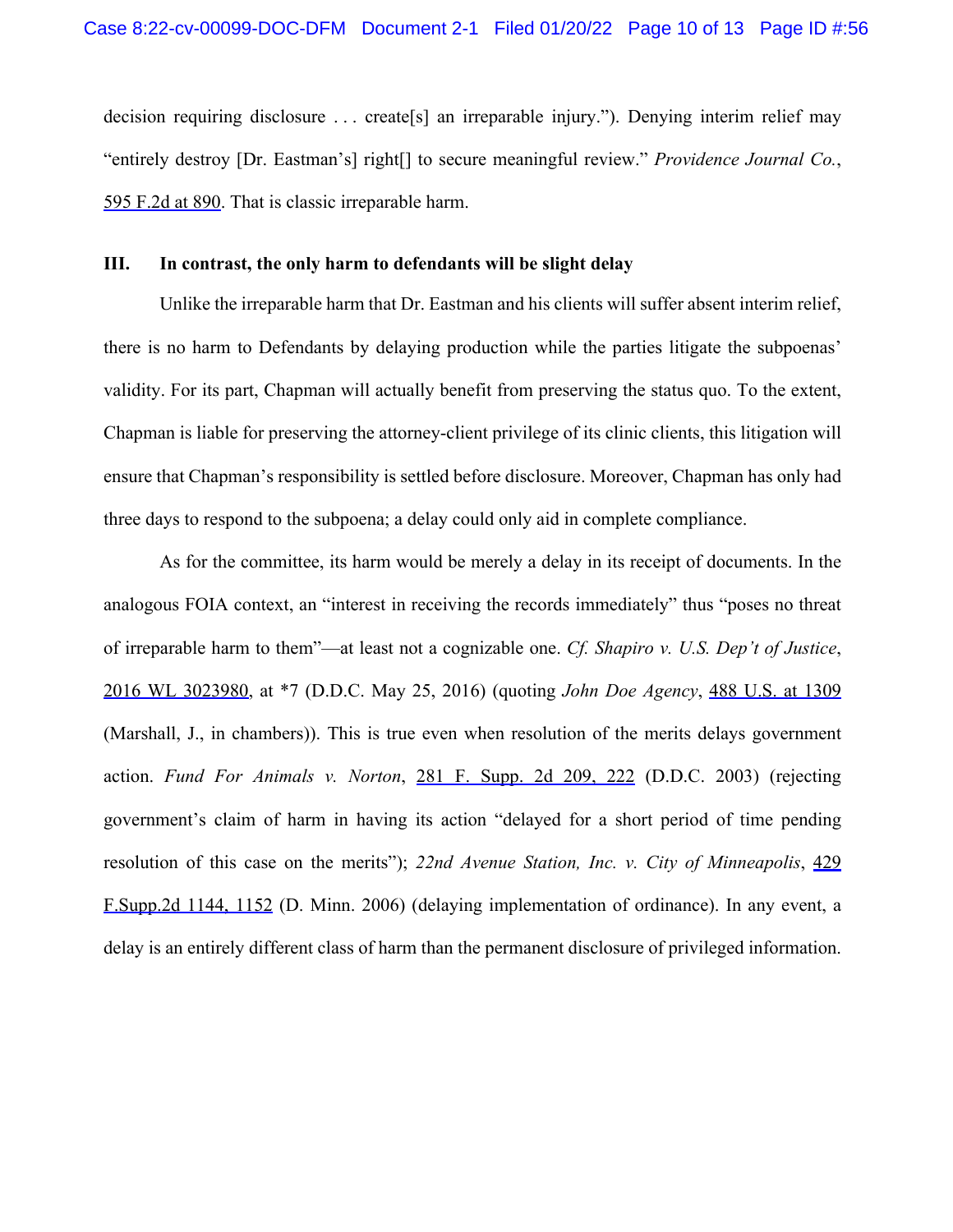# IV. If Chapman returns the subpoena the public interest will be gravely harmed by the loss of public confidence in the sanctity of attorney-client privilege when engaging law **professors and law school clinics and by violation of the separation of powers.**

### *A. Attorney-client privilege*

Dr. Eastman was far from the only law professor in the country that practiced law,

occasionally using his university email, network, and technology.

 The modern American law school is not only an institution of professional education and scholarly research. It is a law firm. To be more specific and much more accurate, the typical law school hosts multiple law firms, including both associated and independent legal practices, all operating under the same roof.

 Gregory C. Sisk & Nicholas Halbur, *A Ticking Time Bomb? University Data Privacy Policies and*  interim relief would throw this whole area of representation into doubt. Clients in California are entitled to the presumption that electronic communications with their attorneys are confidential. West's Ann. [Cal. Evid. Code § 917\(a\)](https://www.westlaw.com/Link/Document/FullText?rs=USCLink&vr=3.0&findType=Y&cite=ca%2Bevid%2Bs%2B917&clientid=USCourts). Such communication "does not lose its privileged character for the sole reason that it is communicated by electronic means or because persons involved in the delivery, facilitation, or storage of electronic communication may have access to the content of the communication." *Id.* § 917(b). *Attorney-Client Confidentiality in Law School Settings*, 2010 Utah L. Rev. 1277, 1277. Denying

 But if universities are allowed to turn over attorney-client privileged communications and work product created by law professors—employed at least in part for their legal abilities—then clients and the broader public are denied the benefits of the privilege. The privilege's "purpose is to encourage full and frank communication between attorneys and their clients and thereby promote broader public interests in the observance of law and administration of justice. The privilege recognizes that sound legal advice or advocacy serves public ends and that such advice or advocacy depends upon the lawyer's being fully informed by the client." *Upjohn Co. v. United States*, [449](https://www.westlaw.com/Link/Document/FullText?rs=USCLink&vr=3.0&findType=Y&cite=449%2B%2Bu%2Es%2E%2B383&clientid=USCourts)  [U.S. 383](https://www.westlaw.com/Link/Document/FullText?rs=USCLink&vr=3.0&findType=Y&cite=449%2B%2Bu%2Es%2E%2B383&clientid=USCourts)[,](https://www.westlaw.com/Link/Document/FullText?rs=USCLink&vr=3.0&findType=Y&cite=449%2B%2Bu.s.%2B383&refPos=389&refPosType=s&clientid=USCourts) [389](https://www.westlaw.com/Link/Document/FullText?rs=USCLink&vr=3.0&findType=Y&cite=389&clientid=USCourts) (1981). Its preservation is therefore tied to the public interest. As discussed above, denying interim relief could moot Dr. Eastman's claim and effectively rule that the privilege no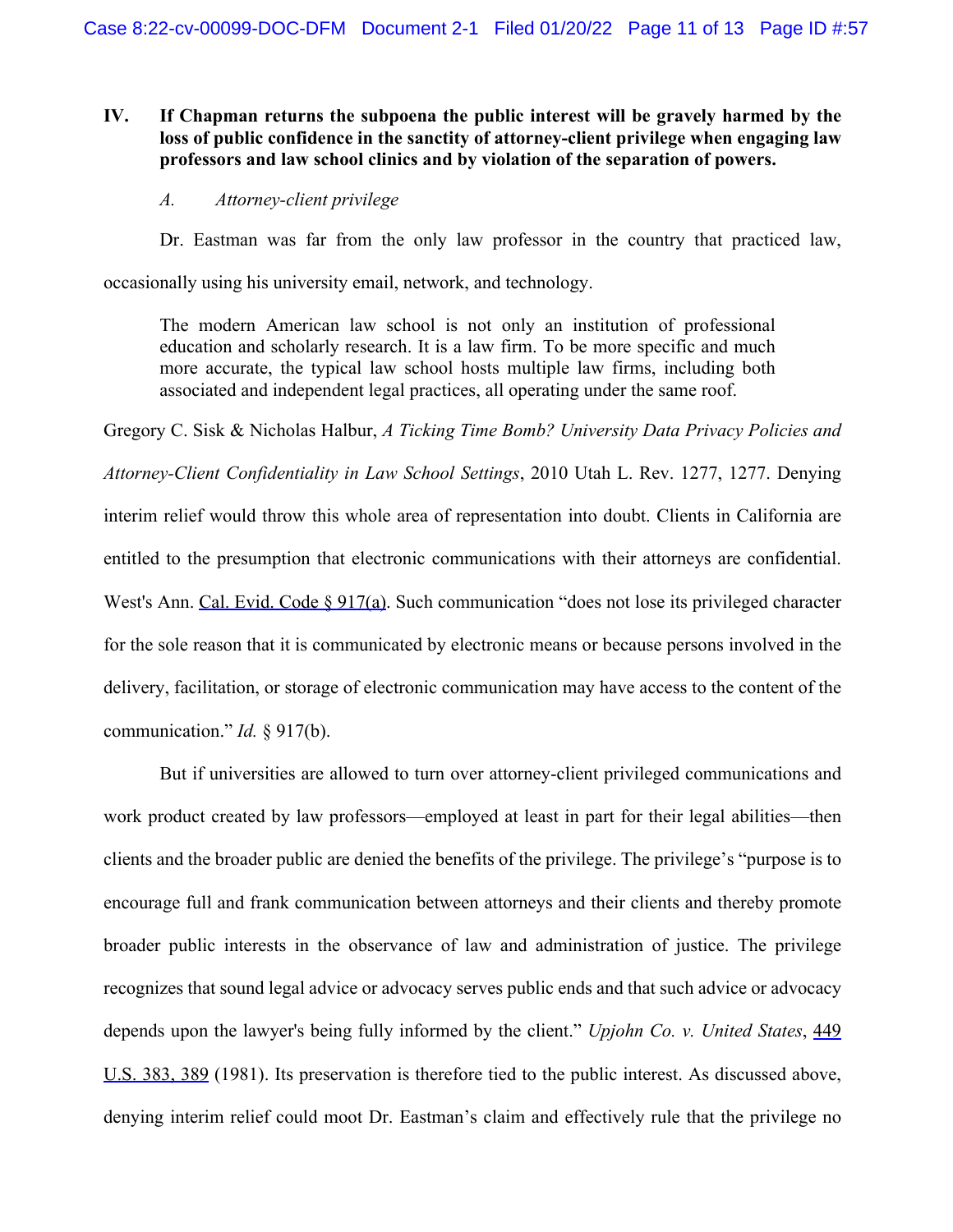longer exists as long any communication takes place on a university email account. *Contra Animal Legal Def. Fund v. Olympic Game Farm, Inc.*, [335 F.R.D. 404, 406](https://www.westlaw.com/Link/Document/FullText?rs=USCLink&vr=3.0&findType=Y&cite=335%2Bf.r.d.%2B404&refPos=406&refPosType=s&clientid=USCourts) (N.D. Cal. 2020) (explaining that attorneys do not forfeit confidentiality by contacting expert witnesses who use university email accounts).

### *B. Separation of powers*

 Last, the public interest weighs strongly in favor of preserving the status quo. As one court has put it, "the public has an interest in the government maintaining procedures that comply with  constitutional requirements." *Ass'n of Community Organizations For Reform Now (ACORN) v. FEMA*, [463 F. Supp. 2d 26, 36](https://www.westlaw.com/Link/Document/FullText?rs=USCLink&vr=3.0&findType=Y&cite=463%2Bf.%2Bsupp.%2B2d%2B26&refPos=36&refPosType=s&clientid=USCourts) (D.D.C. 2006) (citing *O'Donnell Const. Co. v. District of Columbia*, [963 F.2d 420, 429](https://www.westlaw.com/Link/Document/FullText?rs=USCLink&vr=3.0&findType=Y&cite=963%2Bf.2d%2B420&refPos=429&refPosType=s&clientid=USCourts) (D.C. Cir. 1992). The Constitution entrusts this Court to determine whether Congress has "assumed a power which could only be properly exercised by another branch of the government." *Kilbourn*, [103 U.S. at 192](https://www.westlaw.com/Link/Document/FullText?rs=USCLink&vr=3.0&findType=Y&cite=103%2Bu.s.%2B168&refPos=192&refPosType=s&clientid=USCourts). Denying the interim relief that Plaintiff seeks, in short, would "abdicate the responsibility placed by the Constitution upon the judiciary to ensure that the Congress" has not acted illegitimately in issuing this sweeping subpoena for Dr. Eastman's privileged communications records. *Watkins* [354 U.S. at 198-99](https://www.westlaw.com/Link/Document/FullText?rs=USCLink&vr=3.0&findType=Y&cite=354%2Bu.s.%2B198&refPosType=s&clientid=USCourts). Allowing the J6 Committee to evade judicial review is not in the public interest.

#### **CONCLUSION**

 Plaintiff respectfully asks this Court to enter a TRO prohibiting Defendants from enforcing or complying with Chairman Thompson's subpoenas so that the Court can decide Plaintiff's motion for a preliminary injunction. The Court should then hear argument on Plaintiff's motion and enter a preliminary injunction prohibiting Defendants from enforcing or complying with the subpoena until the Court can issue a final judgment.